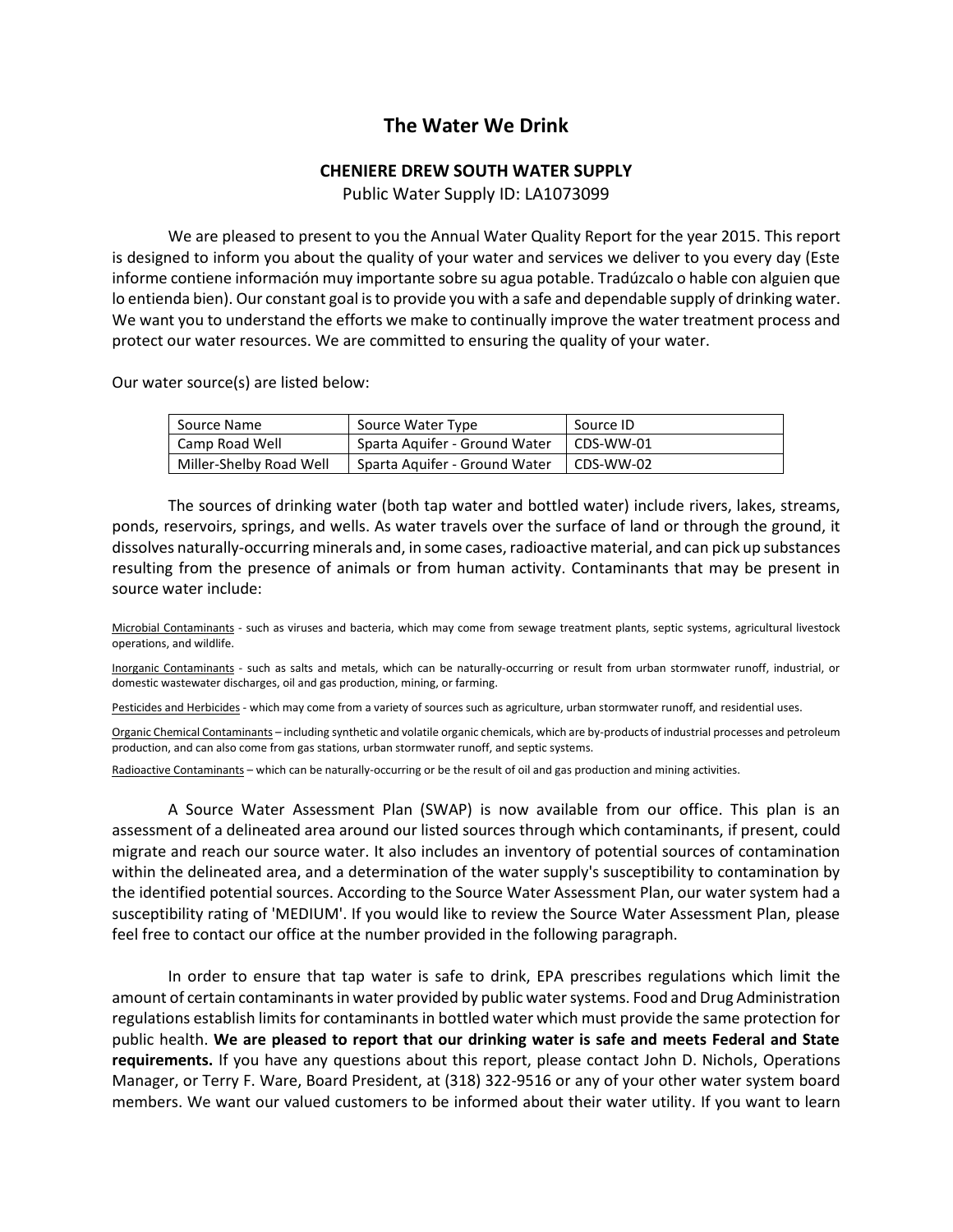more, please attend any of the regularly scheduled meetings. The Board of Directors of Cheniere Drew Water System conducts a monthly business meeting on the second Tuesday of each month at 7 PM. The location of this business meeting is at the water office located at 646 Commercial Parkway in West Monroe.

If present, elevated levels of lead can cause serious health problems, especially for pregnant women and young children. Lead in drinking water is primarily from materials and components associated with service lines and home plumbing. CHENIERE DREW SOUTH WATER SUPPLY is responsible for providing high quality drinking water, but cannot control the variety of materials used in plumbing components. When your water has been sitting for several hours, you can minimize the potential for lead exposure by flushing your tap for 30 seconds to 2 minutes before using water for drinking or cooking. If you are concerned about lead in your water, you may wish to have your water tested. Information on lead in drinking water, testing methods, and steps you can take to minimize exposure is available from the Safe Drinking Water Hotline or at <http://www.epa.gov/safewater/lead>.

The Louisiana Department of Health and Hospitals - Office of Public Health routinely monitors for constituents in your drinking water according to Federal and State laws. The tables that follow show the results of our monitoring during the period of January 1st to December 31st, 2015. Drinking water, including bottled water, may reasonably be expected to contain at least small amounts of some contaminants. The presence of contaminants does not necessarily indicate that water poses a health risk.

In the tables below, you will find many terms and abbreviations you might not be familiar with. To help you better understand these terms, we've provided the following definitions:

Parts per million (ppm) or Milligrams per liter (mg/L) – one part per million corresponds to one minute in two years or a single penny in \$10,000.

Parts per billion (ppb) or Micrograms per liter (ug/L) – one part per billion corresponds to one minute in 2,000 years, or a single penny in \$10,000,000.

Picocuries per liter (pCi/L) – picocuries per liter is a measure of the radioactivity in water.

Treatment Technique (TT) – an enforceable procedure or level of technological performance which public water systems must follow to ensure control of a contaminant.

Action level (AL) - the concentration of a contaminant that, if exceeded, triggers treatment or other requirements that a water system must follow.

Maximum contaminant level (MCL) – the "Maximum Allowed" MCL is the highest level of a contaminant that is allowed in drinking water. MCL's are set as close to the MCLG's as feasible using the best available treatment technology.

Maximum contaminant level goal (MCLG) – the "Goal" is the level of a contaminant in drinking water below which there is no known or expected risk to human health. MCLG's allow for a margin of safety.

Maximum residual disinfectant level (MRDL) – The highest level of a disinfectant allowed in drinking water. There is convincing evidence that addition of a disinfectant is necessary for control of microbial contaminants.

Maximum residual disinfectant level goal (MRDLG) – The level of a drinking water disinfectant below which there is no known or expected risk to health. MRDLGs do not reflect the benefits of the use of disinfectants to control microbial contaminants.

#### During the period covered by this report we had the below noted violations.

| Compliance<br>Period                                           | Analyte      | Tvpe |
|----------------------------------------------------------------|--------------|------|
| No<br>Violations Occurred<br>Calendar Year<br><i>in</i><br>the | 2015<br>. of |      |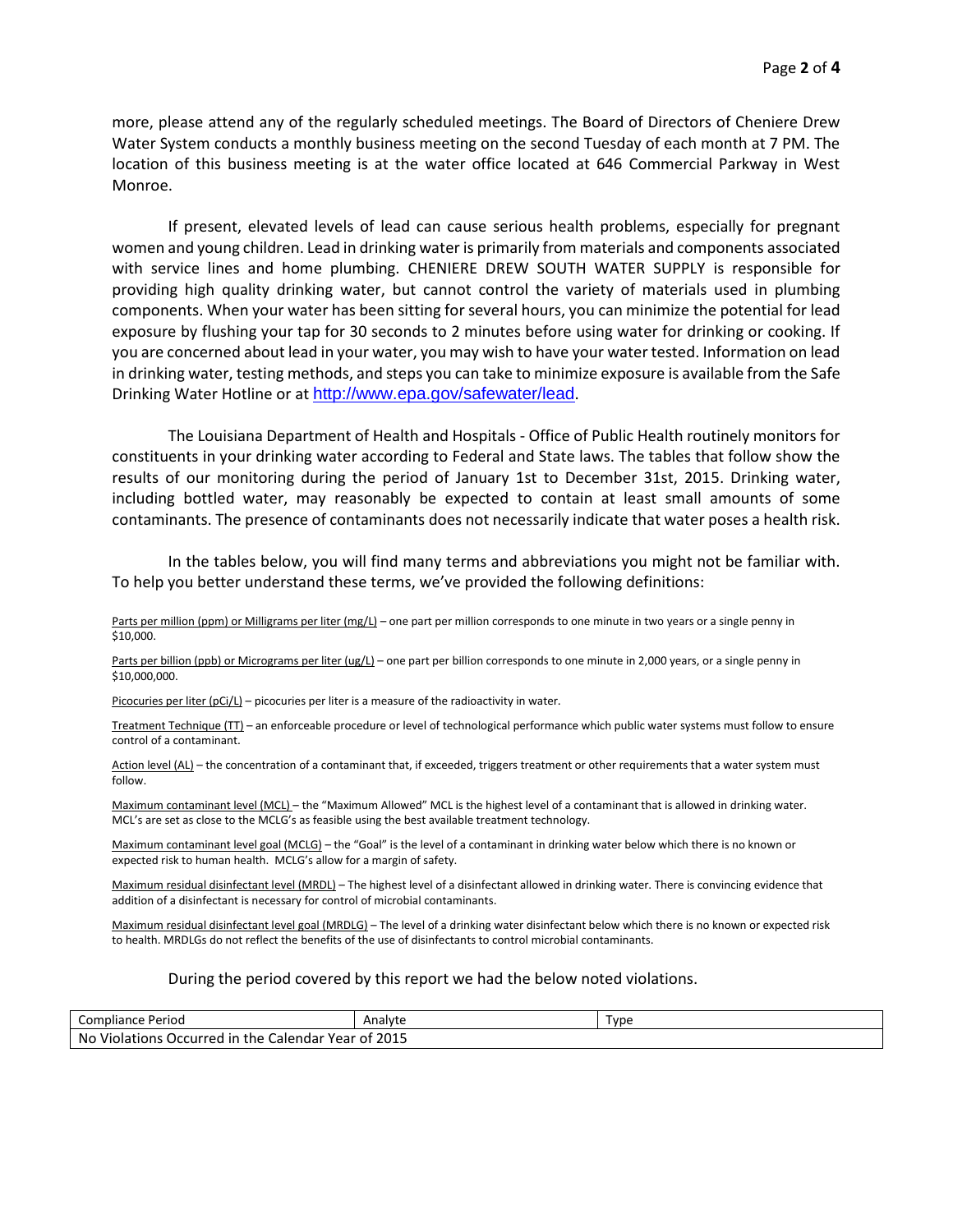Our water system tested a minimum of 2 samples per month monthly sample(s) in accordance with the Total Coliform Rule for microbiological contaminants. During the monitoring period covered by this report, we had the following noted detections for microbiological contaminants:

| Microbiological                                                       | Result | MCL | MCLG | Typical Source |  |  |
|-----------------------------------------------------------------------|--------|-----|------|----------------|--|--|
| 2015<br>No Detected Results were<br>e Found in the Calendar Year of . |        |     |      |                |  |  |

In the tables below, we have shown the regulated contaminants that were detected. Chemical Sampling of our drinking water may not be required on an annual basis; therefore, information provided in this table refers back to the latest year of chemical sampling results.

| Contaminants | Date | Result | Unit | Range               | MRDL | <b>MRDLG</b> | <b>Typical Source</b>     |
|--------------|------|--------|------|---------------------|------|--------------|---------------------------|
| Chlorine     | 2015 | 1.35   | ppm  | 1.96<br>$-$<br>◡.◡∠ |      |              | additive<br>Water<br>used |
|              |      |        |      |                     |      |              | to control microbes       |

| Regulated<br>Contaminants | Collection<br>Date | Highest<br>Value | Range          | Unit | MCL | <b>MCLG</b> | <b>Typical Source</b>                                                                                                           |
|---------------------------|--------------------|------------------|----------------|------|-----|-------------|---------------------------------------------------------------------------------------------------------------------------------|
| <b>DALAPON</b>            | 8/25/2014          | 3.19             | 3.19           | ppb  | 200 | 200         | Runoff from herbicide used on rights of way                                                                                     |
| <b>FLUORIDE</b>           | 8/25/2014          | 0.7              | $0.1 -$<br>0.7 | ppm  | 4   | 4           | Erosion of natural deposits; Water additive<br>which promotes strong teeth; Discharge<br>from fertilizer and aluminum factories |
| NITRATE-NITRITE           | 10/8/2015          | 0.043            | 0.043          | ppm  | 10  | 10          | Runoff from fertilizer use; Leaching from<br>septic tanks, sewage; Erosion of natural<br>deposits                               |

| Radionuclides                                               | Collection<br>Date | <b>Highest</b><br>Value | Range | Unit | MCL | MCLG | <b>Typical Source</b> |  |
|-------------------------------------------------------------|--------------------|-------------------------|-------|------|-----|------|-----------------------|--|
| No Detected Results were Found in the Calendar Year of 2015 |                    |                         |       |      |     |      |                       |  |

| Lead and<br>Copper | Date        | 90 <sup>TH</sup><br>Percentile | Range       | Unit | AL  | <b>Sites</b><br>Over AL | <b>Typical Source</b>                                                                                        |
|--------------------|-------------|--------------------------------|-------------|------|-----|-------------------------|--------------------------------------------------------------------------------------------------------------|
| <b>COPPER</b>      | 2011 - 2013 | 0.8                            | $0.1 - 0.9$ | ppm  | 1.3 | 0                       | Corrosion of household plumbing systems;<br>Erosion of natural deposits; Leaching from<br>wood preservatives |
| LEAD               | 2011 - 2013 | 4                              | $1 - 35$    | ppb  | 15  |                         | Corrosion of household plumbing systems;<br>Erosion of natural deposits                                      |

| Disinfection<br><b>Byproducts</b>       | Sample Point                                 | Period | Highest<br>LRAA | Range            | Unit | MCL | <b>MCLG</b> | <b>Typical Source</b>                        |
|-----------------------------------------|----------------------------------------------|--------|-----------------|------------------|------|-----|-------------|----------------------------------------------|
| <b>TOTAL HALOACETIC</b><br>ACIDS (HAA5) | <b>1206 PUCKETT LANE</b>                     | 2015   | 19              | 19.39<br>19.39   | ppb  | 60  | 0           | By-product of drinking<br>water disinfection |
| <b>TOTAL HALOACETIC</b><br>ACIDS (HAA5) | <b>CHEEKS AND CHENIERE</b><br><b>STATION</b> | 2015   | 0               | $0 - 0$          | ppb  | 60  | 0           | By-product of drinking<br>water disinfection |
| <b>TTHM</b>                             | <b>1206 PUCKETT LANE</b>                     | 2015   | 58              | $57.6 -$<br>57.6 | ppb  | 80  | 0           | By-product of drinking<br>water chlorination |
| <b>TTHM</b>                             | <b>CHEEKS AND CHENIERE</b><br><b>STATION</b> | 2015   | 19              | $18.8 -$<br>18.8 | ppb  | 80  | 0           | By-product of drinking<br>water chlorination |